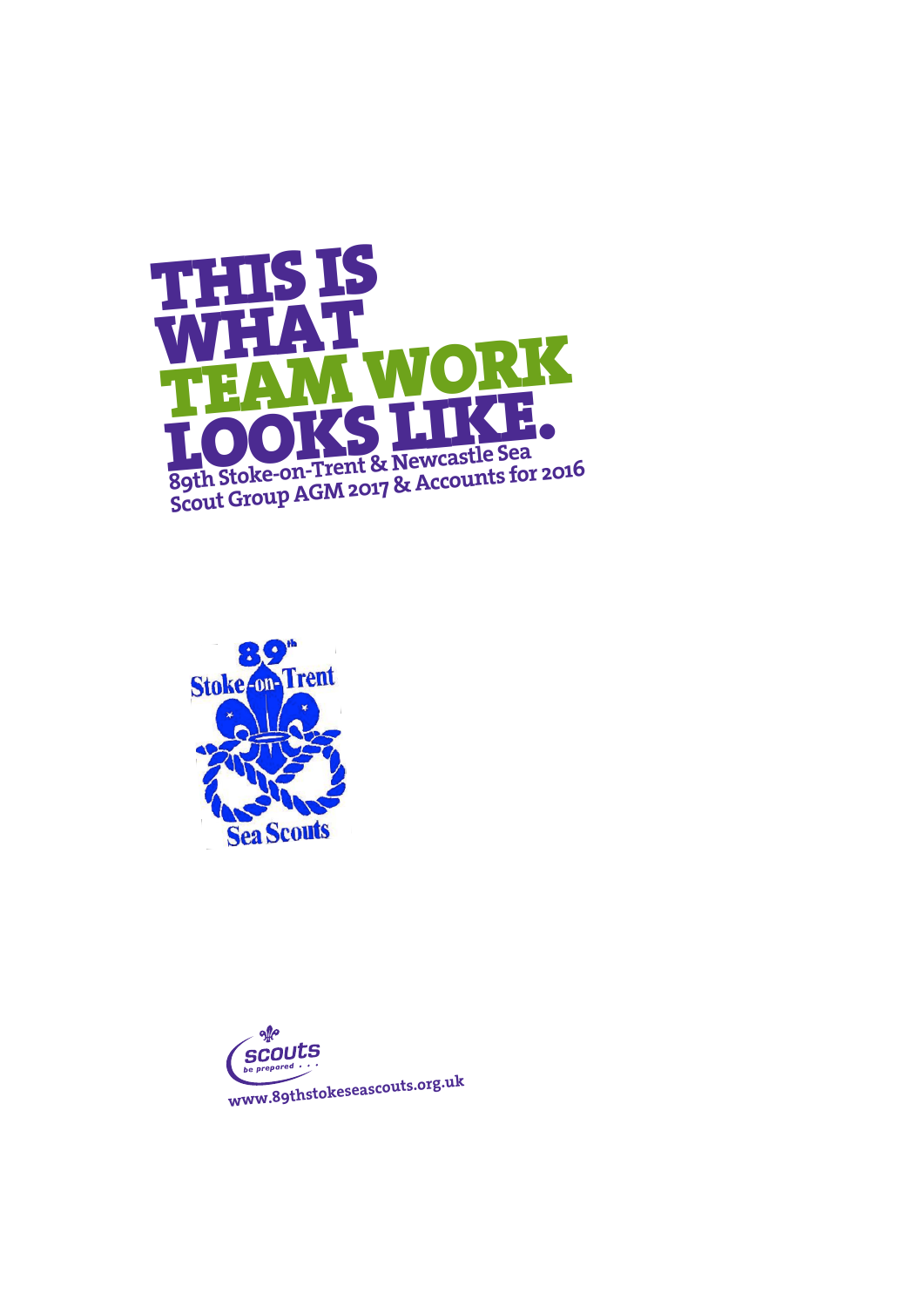## Agenda

### **The Annual General Meeting The Group Council 89th Stoke-on-Trent & Newcastle Sea Scout Group ~7.30pm Saturday 3rd June 2017 Headquarters, Diarmid Road, Hanford**

- 1. Opening Prayer.
- 2. Apologies for absence.
- 3. Minutes of the 2016 AGM.
- 4. Group Scout Leader's Report.
- 5. Trustees' Report and Accounts.
- 6. Chairman's Report.
- 7. Hanford and Rudyard Report.
- 8. Section Reports: Scouts; Cubs; Beavers.
- 9. Explorer Unit Report.
- 10. Election of Officers:

Chairman (appointed by GSL); Vice Chairman (currently vacant – nominations welcomed); Treasurer; Secretary; Membership Secretary (currently vacant – nominations welcomed); Self-asserting Section Leaders.

- 11. Any Other Business notified to the Chairman.
- 12. Presentations.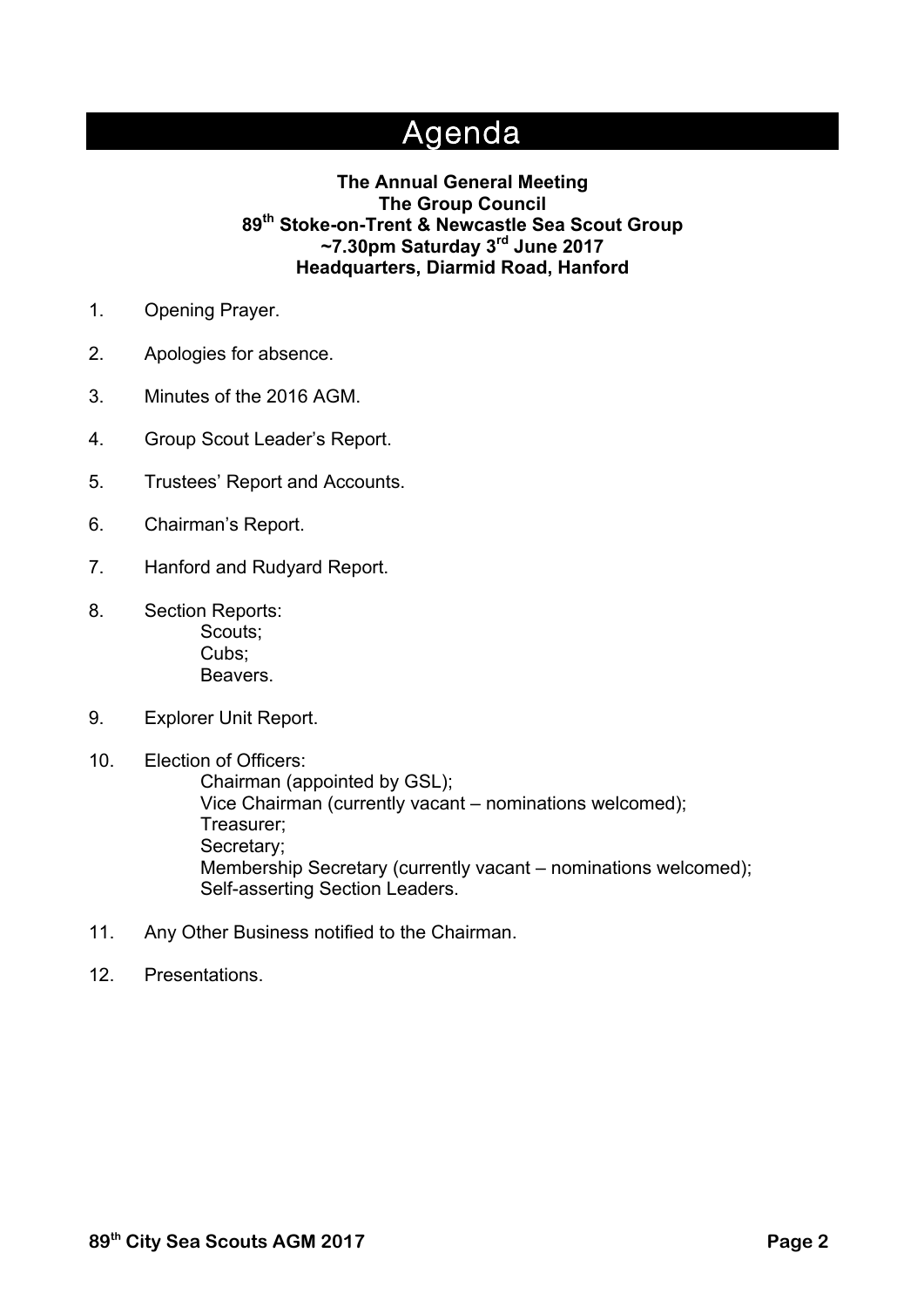# Minutes of the 2016 AGM

### **The Annual General Meeting The Group Council 7:45pm Saturday 4th June 2016 Headquarters, Diarmid Road, Hanford**

- Present: Chairman: Malcolm Smith Group Scout Leader: Frank Lewis District Commissioner: Elizabeth Birch Members of the Group Executive Committee Section Leaders Members of the Group, Parents and Friends
- 1. The AGM was opened by the Chairman Malcolm Smith, followed by a prayer.
- 2. Apologies for absence were received from Kylie Salmon and Simon Ault.
- 3. Minutes of the previous AGM were presented, accepted and signed as a true reflection of the 2015 AGM.
- 4. Frank Lewis presented the GSL's report.
- 5. Malcolm Smith presented the Trustees' Report and Financial Review. Attention was drawn to the following:

Purchase of Hanford HQ and associated expenses; Small operating surplus if the above is not considered; Scout Troop account was opened during the year – covering larger camp expenses for Troop (e.g. Summer Camp etc.); Gift Aid was discussed.

- 6. Malcolm Smith presented the Chairman's Report.
- 7. Frank Lewis presented the Hanford and Rudyard Report.
- 8. The following Section Reports were presented by the Section Leaders:
	- Scouts: Adam Marshall, Scout Leader;
	- Cubs: Mark Woodward, Cub Leader;
	- Beavers: Nikki Kenny, Beaver Leader.

The Section Leaders thanked the other Leaders for their time and energy. (If any parents or others would like to volunteer to support any Section, their time and energy would be gratefully received.)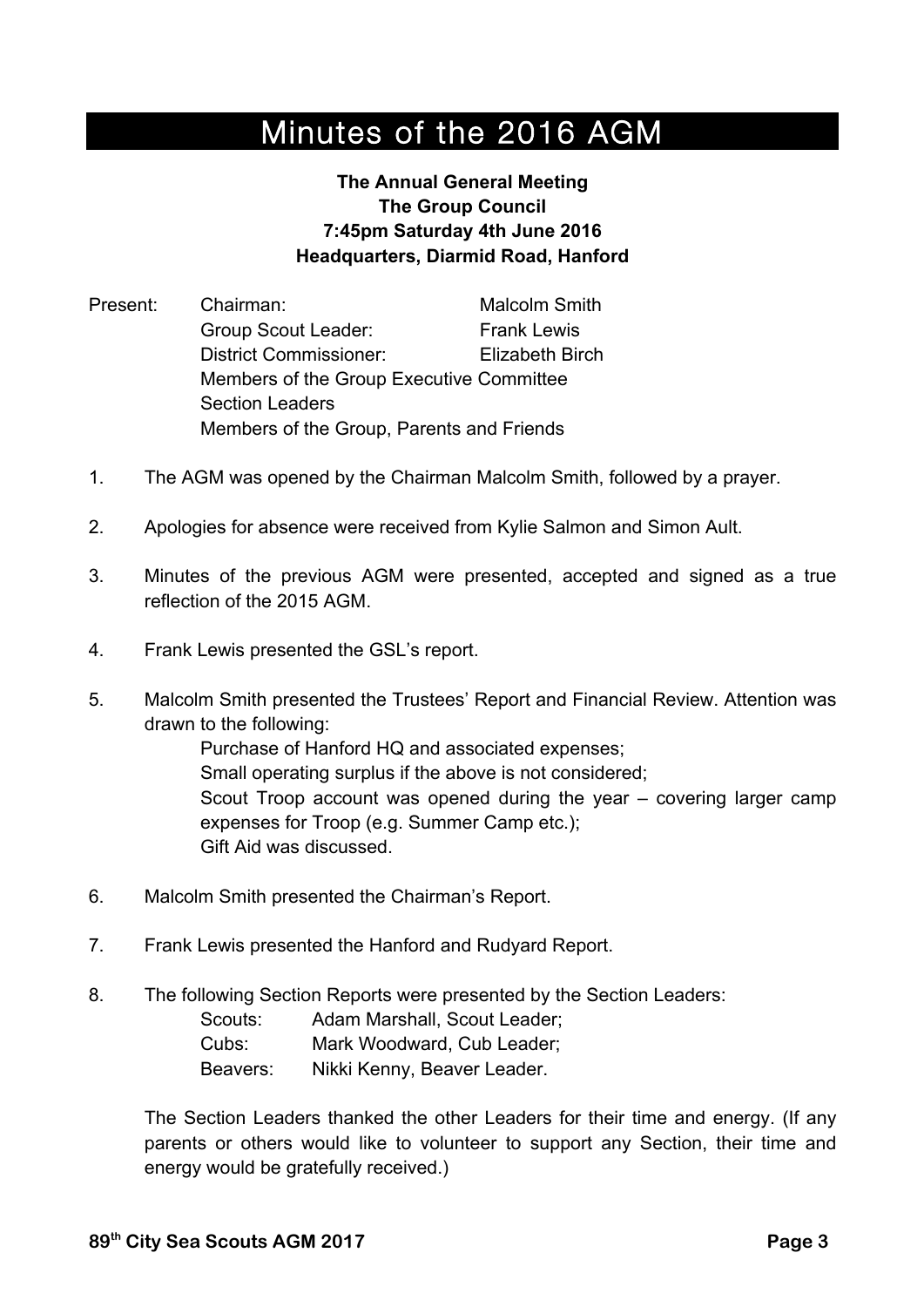- 9. Malcolm Smith presented the Lawrence Fleet Explorer Unit Report on behalf of Simon Ault, Explorer Unit Leader.
- 10. Frank Lewis (GSL) nominated Malcolm Smith as Chairman.

The following officers were elected:

| Vice-Chairman:               | <b>Quinton Watton-Smith;</b> |
|------------------------------|------------------------------|
| Treasurer:                   | Helen Brown;                 |
| Secretary:                   | Julie Hemming;               |
| <b>Membership Secretary:</b> | Kylie Salmon.                |

- 11. Any Other Business: nothing raised.
- 12. The District Commissioner made the following presentations:

| <b>Chief Scout Award for Service</b> | 10 years | Nick Dicken:  |
|--------------------------------------|----------|---------------|
| <b>Chief Scout Award for Service</b> | 10 years | Nikki Kenney; |
| <b>Chief Scout Award for Service</b> | 30 Years | Anne Lewis.   |

The Bar to the Silver Acorn was awarded to Frank Lewis. The District Commissioner read the Citation. Frank thanked the DC and congratulated all on their awards and would like the Group and the leaders/officers of the last 40 years to consider the award as an award for them all, without whose time and dedication the Group would not be the success it is today.

The Queen's Scout Award was presented to Sara O'Leary.

Malcolm Smith presented gifts to those listed below, on behalf of the Group Executive Committee, following their retirements during the last 12 months:

Chris Lowndes Former Group Treasurer;

Anne Lewis Former Group Secretary.

Chris and Anne thanked Malcolm. Chris thanked the time and effort of all the leaders for the time, enjoyment and rewards his children have received; he encouraged all parents to consider contributing in any way they can as our young people get so much out of the Group.

Note: All reports are printed in the associated Booklet.

The Meeting was closed at 8:45pm.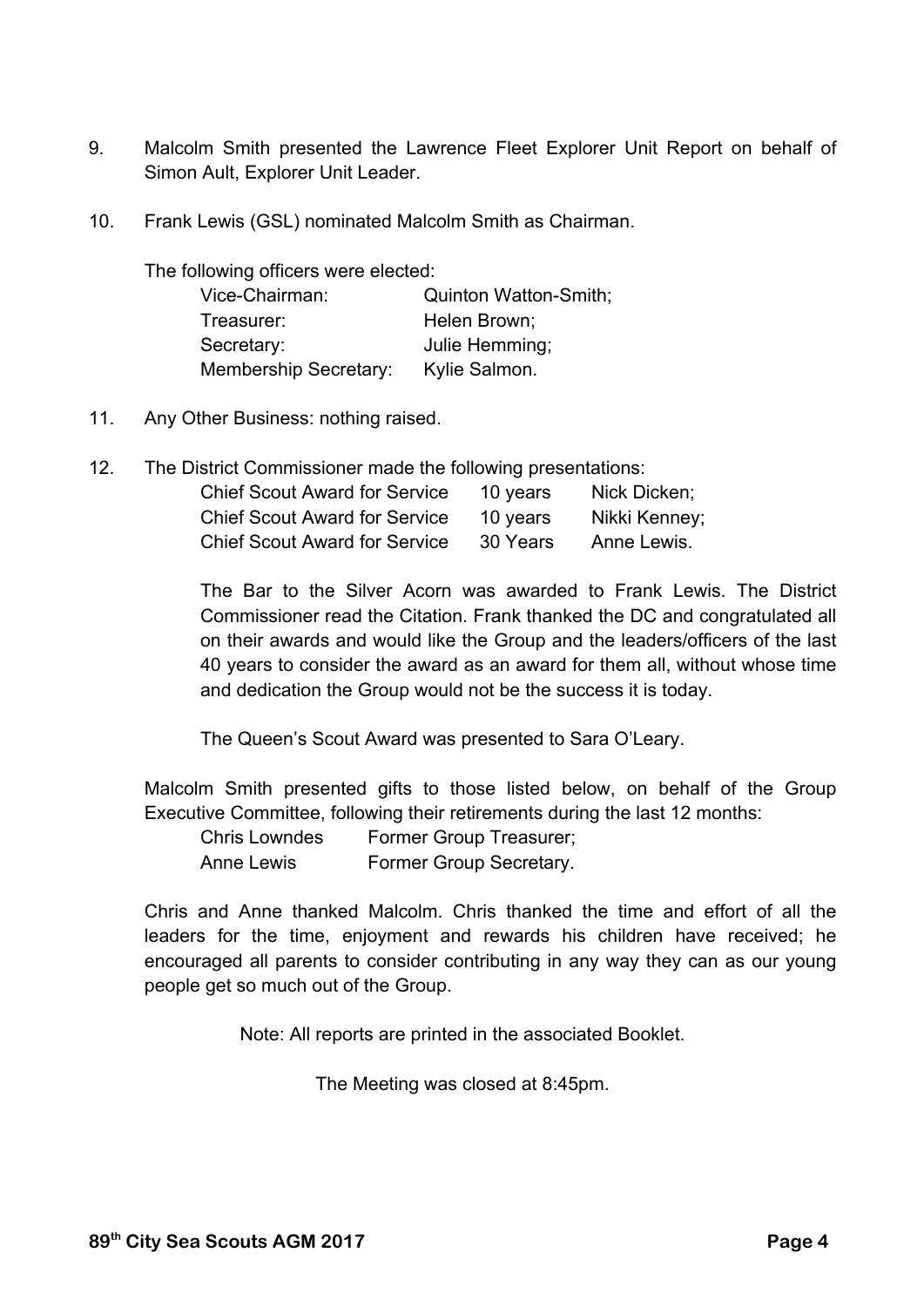## Group Scout Leader's Report

The Group is now well established in the local community at Hanford. All sections were represented at the District Awards Evening in January to receive Bronze, Silver and Gold Awards respectively. The Gold Award is the highest award that can be earned by members of Beavers, Cubs and Scouts.

All sections took part in District activities, with the Cubs attending the Chester Zoo camp to celebrate one hundred years of Cub Scouting, which was organized by the County.

Our leaders yet again provided an exciting and challenging programme for our young people leading to many badges and Awards being earned. Our partnered Explorer Unit (The Lawrence Fleet Explorer Unit) also had an increase in membership.

It was with great sadness that I had to accept the resignation of our Chairperson Malcolm Smith. Malcolm was instrumental in the purchase of our Hanford H.Q., instigating Gift Aid and setting up our subscription system.

We welcomed several new members to the Executive Committee: Chairperson Quinton Watton-Smith, Secretary Julie Hemmings and Treasurer Helen Brown.

Hanford H.Q. had several improvements to its infrastructure and the income from one off bookings increased. Work still needs to be done to improve the grounds surrounding the H.Q. Rudyard had an increase in bookings however there were a few problems with the site services, which will have to be dealt with. We held our Open Day and Bonfire both of which were well attended.

The leadership team and the Executive put a great deal of effort into providing our young people with the excellent programme of activities and the means for these to be carried out. If we are to continue this in the future more help is needed both to work with the young people and behind the scenes. All sections are in urgent need of more adults - this will ease the pressure on existing leaders. The Executive requires a Membership Secretary and general help is needed with the maintenance of the Group's two sites. It is not really work as a great deal of fun can be had if the load is spread a little!

If this help is not forth coming then I fear for the future of the Group in the long term.

I look forward to an exciting and fun filled 2017.

**Frank Lewis Group Scout Leader**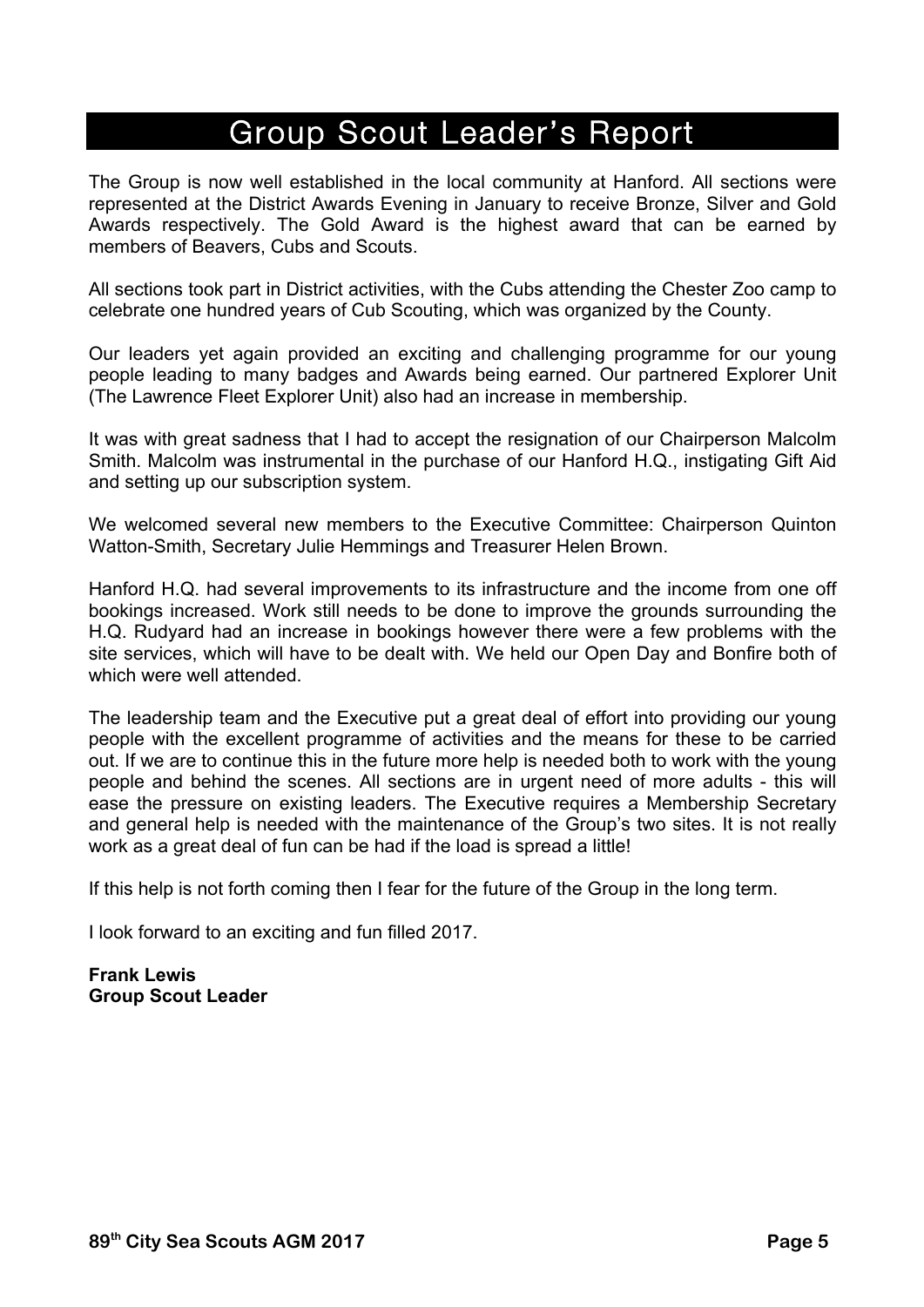## Trustees' Report & Accounts

### **Report & Accounts for the Year Ended 31st December 2016 89th Stoke-on-Trent & Newcastle Sea Scout Group**

| President:                      | <b>Malcolm Smith</b>                                                                                                                      |                                                                                                                                                                                                   |  |
|---------------------------------|-------------------------------------------------------------------------------------------------------------------------------------------|---------------------------------------------------------------------------------------------------------------------------------------------------------------------------------------------------|--|
| Trustees ex officio:            | <b>Frank Lewis</b><br><b>Malcolm Smith</b><br><b>Quinton Watton-Smith</b><br><b>Adam Marshall</b><br>Julie Hemmings<br><b>Helen Brown</b> | <b>Group Scout Leader</b><br>Chairman (retired November 2016)<br>Chairman (from November 2016)<br>Scout Leader (Self-asserted Trustee)<br>Secretary (from 4 <sup>th</sup> June 2016)<br>Treasurer |  |
| Trustees elected:               | <b>Quinton Watton-Smith</b><br><b>Currently Vacant</b>                                                                                    | Vice-Chairman $(4th$ June to Nov 2016)<br>Vice-Chairman                                                                                                                                           |  |
| Advisor:                        | Dawn Preece                                                                                                                               | <b>Accounts Scrutineer</b>                                                                                                                                                                        |  |
| Bankers:                        | Lloyds Bank plc                                                                                                                           |                                                                                                                                                                                                   |  |
| <b>Custodian Trustee:</b>       | Scout Association Trust Corporation (for both Rudyard & Hanford)                                                                          |                                                                                                                                                                                                   |  |
| <b>Charity Registration No:</b> | 524543                                                                                                                                    |                                                                                                                                                                                                   |  |
| <b>Principal Address:</b>       | 89 <sup>th</sup> City Sea Scout Group<br>Diarmid Road<br>Hanford<br>Stoke-on-Trent<br>Staffs ST4 4QL                                      |                                                                                                                                                                                                   |  |
| Contact:                        | Julie Hemmings<br>5 Marcel Close<br>Primrose Hill<br>Stoke-on-Trent<br>ST48QS                                                             |                                                                                                                                                                                                   |  |

#### **Trustees' Annual Report**

#### Structure, Governance and Management

The Group's governing documents are those of the Scout Association. They consist of a Royal Charter, which in turn gives authority to the Bye Laws of the Association and The Policy, Organisation and Rules of The Scout Association. The Group is a trust established under its rules, which are common to all Scouts. The Trustees are appointed in accordance with the Policy, Organisation and Rules of The Scout Association.

The Group is managed by the Group Executive Committee, members of which include the 'Charity Trustees' of the Scout Group, which is an educational charity. As charity trustees they are responsible for complying with legislation applicable to charities. This includes the registration, keeping proper accounts and making returns to the Charity Commission as appropriate.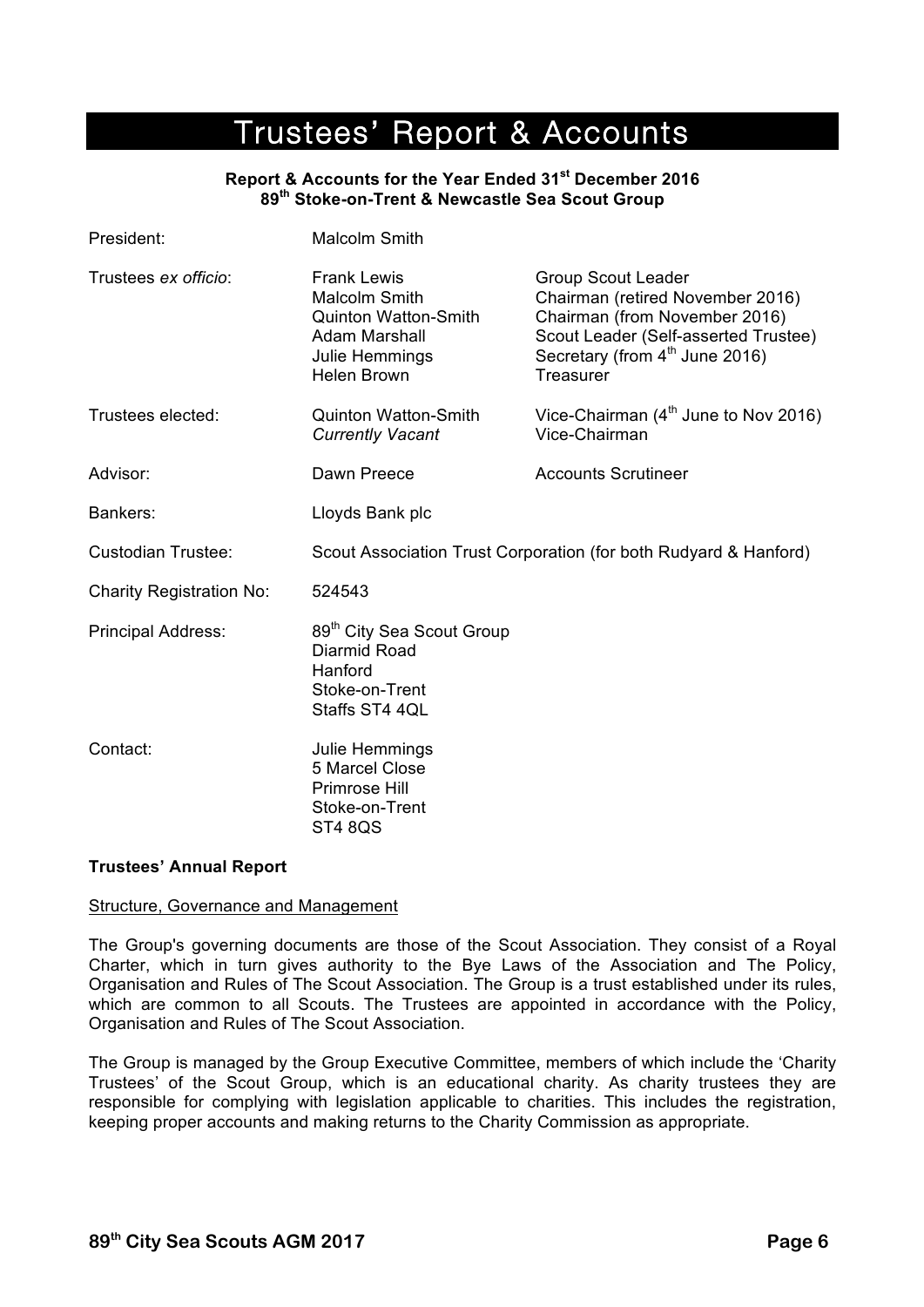The Committee consists of 3 independent representatives, Chair, Treasurer and Secretary together with the Group Scout Leader, individual section leaders and parents' representation and meets every 2 or 3 months.

The Group Executive Committee exists to support the Group Scout Leader in meeting the responsibilities of the appointments and is responsible for:

The maintenance of Group property; The raising of funds and the administration of Group finance; The insurance of persons, property and equipment; Group public occasions; Assisting in the recruitment of leaders and other adult support; Appointing any sub committees that may be required; Appointing Group Administrators and Advisors other than those who are elected.

#### Risk and Internal Control

The Group Executive Committee has identified the major risks to which they believe the Group is exposed, these have been reviewed and systems have been established to mitigate against them. The main areas of concern that have been identified are:

Damage to the building, property and equipment. The Group would request the use of buildings, property and equipment from neighbouring organisations such as the church, community centre and other Scout Groups. Similar reciprocal arrangements may exist with these organisations. The Group has sufficient buildings and contents insurance in place to mitigate against permanent loss.

Injury to leaders, helpers, supporters and members. The Group, through the capitation fees, contributes to the Scout Association's national accident insurance policy. Risk Assessments are undertaken before all activities.

Reduced income from fund raising. The Group is primarily reliant upon income from subscriptions and fundraising. The Group does hold a reserve to ensure the continuity of activities should there be a major reduction in income. The Committee could raise the value of subscriptions to increase the income to the Group on an on-going basis, either temporarily or permanently.

Reduction or loss of leaders. The Group is totally reliant upon volunteers to run and administer the activities of the Group. If there was a reduction in the number of leaders to an unacceptable level in a particular section or the Group as a whole then there would have to be a contraction, consolidation or closure of a section. In the worst-case scenario the complete closure of the Group may be necessary.

Reduction or loss of members. The Group provides activities for all young people aged 6 to 18. If there was a reduction in membership in a particular section or the Group as whole then there would have to be a contraction, consolidation or closure of a section. In the worst-case scenario the complete closure of the Group may be necessary.

### Objectives and Activities

The objectives of the Group are as a unit of the Scout Association. The Aim of The Scout Association is to promote the development of young people in achieving their full physical, intellectual, social and spiritual potentials, as individuals, as responsible citizens and as members of their local, national and international communities. The method of achieving the Aim of the Association is by providing an enjoyable and attractive scheme of progressive training, based on the Scout Promise and Law and guided by adult leadership. The Group meets the Charity Commission's public benefit criteria under both the advancement of education and the advancement of citizenship or community development headings.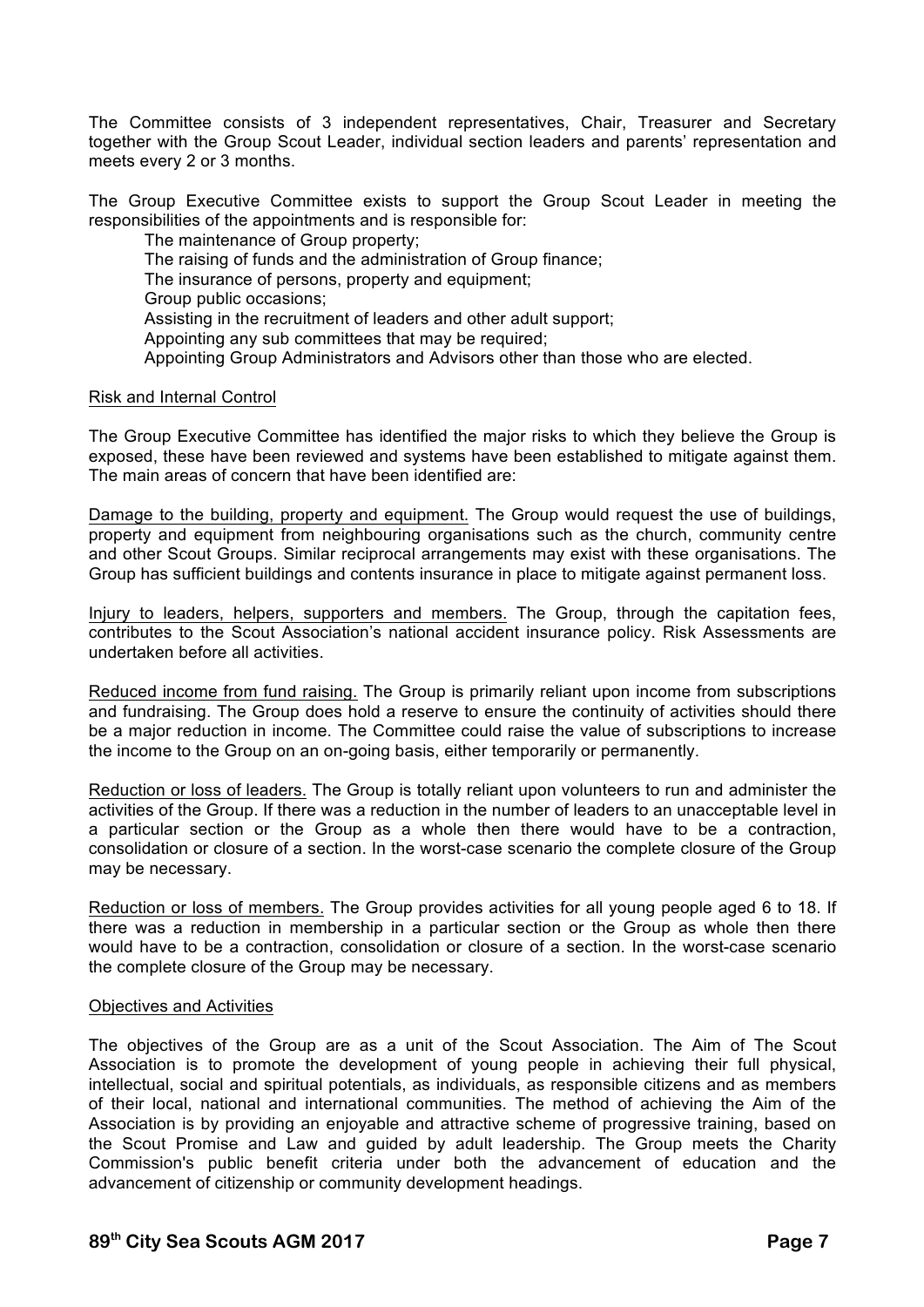#### Financial Review

In 2016 we have recorded a surplus of £4,495.23. This is mainly because of successful rental income from both Rudyard and Hanford Headquarters. Rudyard income rose from around £3,400 to around £4,900 and Hanford rose from around £2,400 to around £3,150. This income is a testimony to the great salesmanship of our GSL as well as the outstanding facilities that we are able to offer at both sites, which ensures our renters return time after time to both venues.

An exceptional item in the receipts for 2016 is a generous donation from Goodwin International (a Precision Engineering company on the Newstead Industrial Estate) to assist in our Scouting for which we are extremely grateful.

An exceptional item of expenditure in 2016 is the £4,968.41, which together with the £592.57 for Hanford Maintenance, includes the installation of the garage together with associated electrical works which have enabled a significant rationalisation of the storage facilities at our HQ.

The accounts exhibit the normal volatility in income and expenditure items as to the annual cost of items and when they are received and paid. To facilitate the handling of the income and expenditure of the Scout Troop's camps, etc. the Troop bank account has been very useful.

Taking all into account, the Group currently has an annual running cost of around £13,500. However, we are committed to spending up to £2k per annum on safety improvements over the next few years; this will result in annual running costs of around £15/16K. We will endeavour to fund this extra cost with fund-raising activities, grants, etc.

#### Reserves Policy

The Group's policy on reserves is to hold sufficient resources to continue the charitable activities of the Group for at least a year should income and fundraising activities fall short.

The 2016 running costs were ~£13,500 per annum (discounting exceptional expenditure for the Garage at Hanford, etc.) Taking into account the extra safety expenditure described above, ~£15,500 per annum will be needed to run the Group, which will be more than covered for 2017 by the opening 2017 monetary assets of £22,033.99, even if subscriptions and income were significantly lower for 2017.

| Signed: | Frank Lewis          | Date: | 29 <sup>th</sup> May 2017 |
|---------|----------------------|-------|---------------------------|
|         | Quinton Watton-Smith | Date: | 31 <sup>st</sup> May 2017 |
|         | Adam Marshall        | Date: | 29 <sup>th</sup> May 2017 |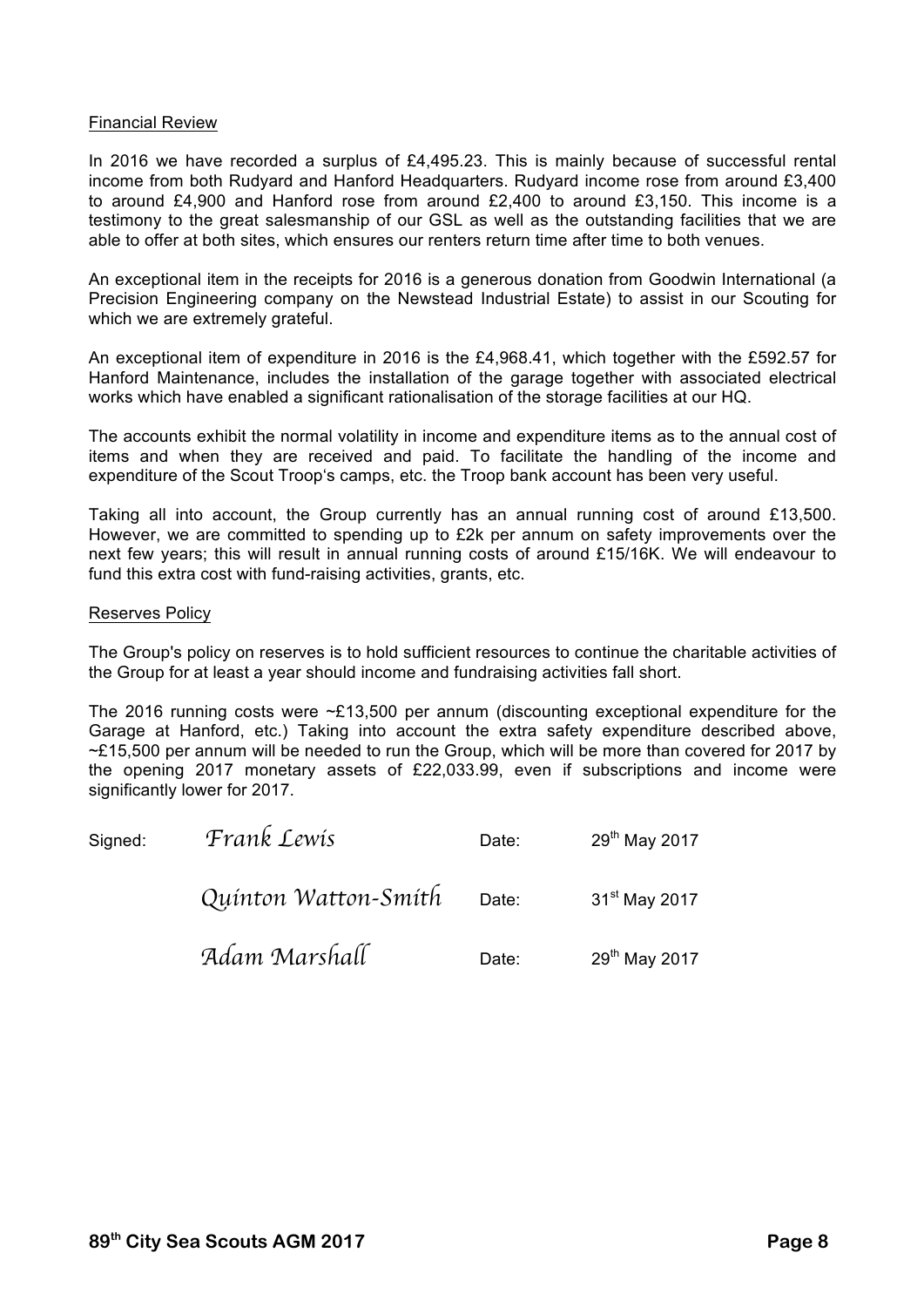### **89th Stoke-on-Trent & Newcastle Sea Scout Group Accounts 2016**

| <b>Income &amp; Expenditure Statement</b>                       |                      |                   |
|-----------------------------------------------------------------|----------------------|-------------------|
| <b>Income</b>                                                   | 2016                 | 2015              |
| Rudyard Income                                                  | 4,898.04             | 3,399.13          |
| Hanford Income                                                  | 3,148.70             | 2,436.00          |
| Subscriptions                                                   | 6,313.00             | 6,530.00          |
| Gift Aid                                                        | 2,797.18             | 992.18            |
| Donations                                                       | 2,215.00             | 572.00            |
| Group Social Activity Income                                    | 92.56                | 0.00              |
| Uniform & Investiture Income                                    | 305.00               | 304.00            |
| Scout Camp & Activity Income                                    | 3,232.00             | 2,901.00          |
| <b>Activity Receipts</b>                                        | 56.00                | 350.00            |
| District Receipt re Hanford                                     | 0.00                 | 500.00            |
| Miscellaneous Income                                            | 162.13               | 0.00              |
| Boats Income                                                    | 47.00                | 0.00              |
| <b>Interest Received</b>                                        | 0.00<br>----------   | 7.36              |
| <b>Total Income</b>                                             | 23,266.61            | 17,991.67         |
| <b>Expenditure</b>                                              |                      |                   |
| <b>Group Social Activity Expenses</b>                           | 59.24                | 0.00              |
| <b>Beaver Expenses</b>                                          | 0.00                 | 589.68            |
| <b>Cub Expenses</b>                                             | 250.78               | 139.99            |
| <b>Scout Expenses</b>                                           | 262.64               | 57.39             |
| Group Equipment Maintenance                                     | 93.64                | 0.00              |
| <b>Badge Purchases</b>                                          | 43.99                | 111.3             |
| Uniform & Investiture Expenses                                  | 60.30                | 853.14            |
| Capitation                                                      | 2,356.00             | 2,401.80          |
| <b>Website Fees</b>                                             | 18.60                | 8.38              |
| <b>Internet Fees</b>                                            | 212.60               | 0.00              |
| Training                                                        | 0.00                 | 48.00             |
| Scout Manager & SMS Fees                                        | 28.00                | 42.25<br>2,095.85 |
| Scout Camp & Activity Expenses<br><b>Miscellaneous Expenses</b> | 2,487.37<br>385.95   | 1,134.36          |
| <b>Hanford Water Rates</b>                                      | 409.20               | 123.92            |
| <b>Hanford Electricity</b>                                      | 498.53               | 198.06            |
| <b>Hanford Gas</b>                                              | 491.59               | 451.26            |
| Hanford Buildings Insurance                                     | 629.97               | 571.74            |
| <b>Hanford Safety Expenses</b>                                  | 492.03               | 0.00              |
| <b>Hanford Property Purchase</b>                                | 4,968.41             | 7,500.00          |
| <b>Hanford Maintenance</b>                                      | 592.57               | 3,630.00          |
| Hanford Miscellaneous Expenses                                  | 722.90               | 1,674.36          |
| <b>Rudyard General Rates</b>                                    | 253.47               | 233.66            |
| <b>Rudyard Water Rates</b>                                      | 176.03               | 140.83            |
| <b>Rudyard Electricity</b>                                      | 324.46               | 505.05            |
| Rudyard LPG Gas                                                 | 45.00                | 44.88             |
| Rudyard Buildings Insurance                                     | 1,068.00             | 107.94            |
| <b>Rudyard Safety Expenses</b>                                  | 60.00                | 0.00              |
| Rudyard Maintenance                                             | 596.61               | 1,335.81          |
| Rudyard Miscellaneous Expenses                                  | 224.97               | 427.07            |
| <b>Rudyard Boat Fees</b>                                        | 63.00                | 0                 |
| <b>Boat Maintenance</b>                                         | 91.30                | 387.68            |
| Boat Insurance                                                  | 667.48               | 647.32            |
| Personal Injury Insurance                                       | 0.00                 | 170.67            |
| Equipment - Boats                                               | 26.75                | 0.00              |
| Equipment - Other                                               | 110.00<br>---------- | 76.06             |
| <b>Total Expenditure</b>                                        | 18,771.38            | 25,708.45         |
| <b>Surplus(Deficit)</b>                                         | 4,495.23             | (7,716.78)        |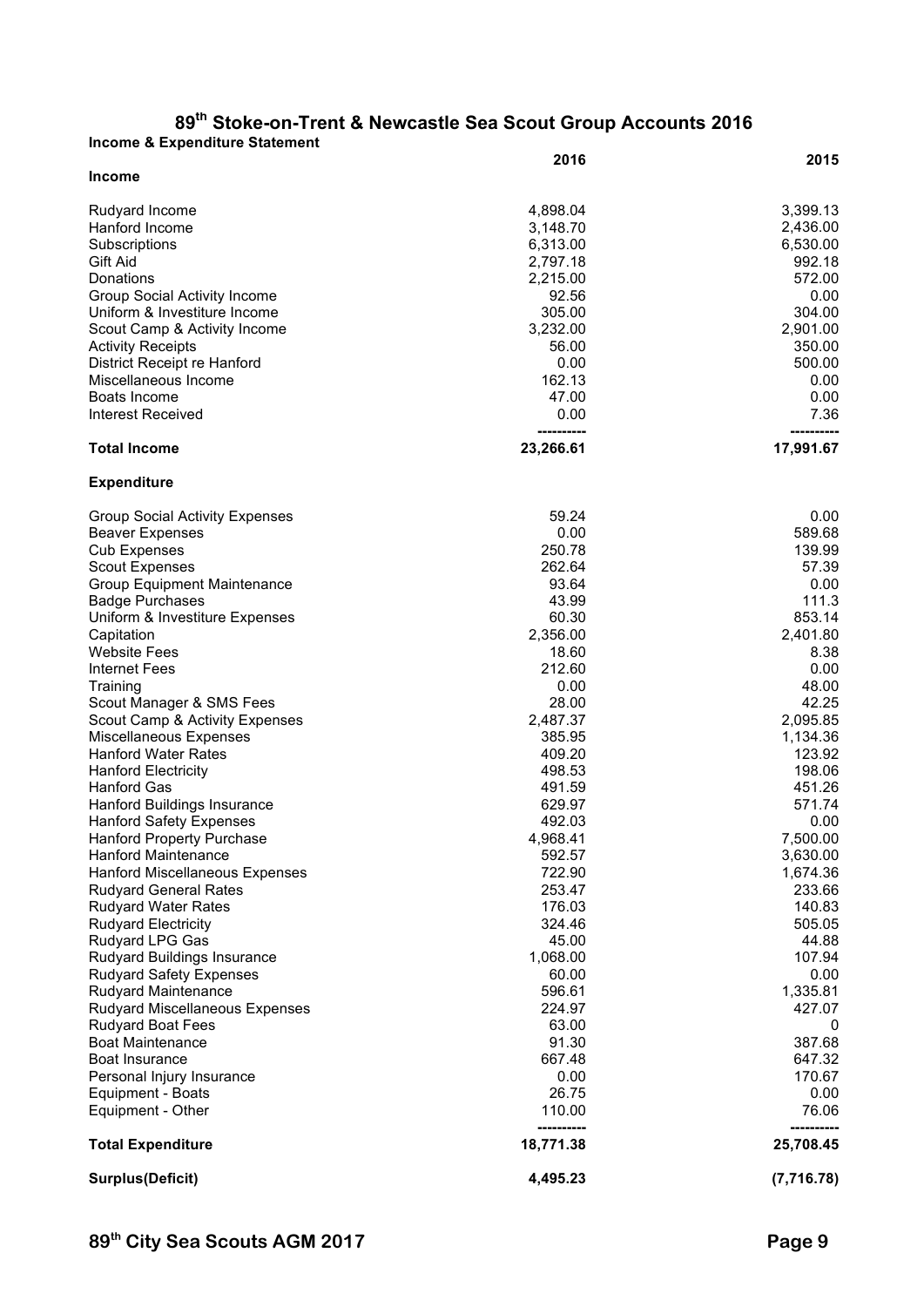### **89th Stoke-on-Trent & Newcastle Sea Scout Group Accounts 2016 (cont.)**

| <b>Monetary Assets</b>             | 2016                    | 2015                     |
|------------------------------------|-------------------------|--------------------------|
| <b>Opening Group Account</b>       | 17,169.91               | 17,886.23                |
| <b>Opening Deposit Account</b>     | 11.17                   | 7,363.81                 |
| <b>Opening Troop Account</b>       | 304.00                  | 0.00                     |
| Opening Troop Cash                 | 53.68                   | 5.50                     |
| <b>Opening Monetary Total</b>      | ----------<br>17,538.76 | ----------<br>25,255.54  |
| <b>Closing Group Account</b>       | 20,910.76               | 17,169.91                |
| <b>Closing Deposit Account</b>     | 11.17                   | 11.17                    |
| <b>Closing Troop Account</b>       | 888.33                  | 304.00                   |
| Closing Troop Cash                 | 223.73                  | 53.68                    |
| <b>Closing Monetary Total</b>      | 22,033.99               | 17,538.76                |
| <b>Surplus/(Deficit)</b>           | 4,495.23                | (7,716.78)               |
| <b>Property Assets (estimated)</b> |                         |                          |
| <b>Rudyard Buildings</b>           | 100,000.00              | 95,500.00                |
| <b>Hanford Buildings</b>           | 70,000.00               | 60,000.00                |
| <b>Boats</b>                       | 39,000.00               | 39,000.00                |
| Furniture & Scouting Kit           | 6,725.00                | 6,725.00                 |
| <b>Total Property Assets</b>       | 215,725.00              | ----------<br>201,225.00 |

### **Scrutineer's Report to the Trustees of the 89th Stoke-on-Trent and Newcastle Sea Scout Group Council**

I report on the Accounts over leaf for the year ended 31<sup>st</sup> December 2016.

### Respective Responsibilities of Trustees and Scrutineer

As the Group's Trustees you are responsible for the preparation of the accounts; you consider that neither the audit nor independent examination requirements of the Charities Act 2011 apply. It is my responsibility, without carrying out an audit or independent examination, to scrutinise the accounts and to report to you.

#### Basis of Scrutineer's Statement

In accordance with the directions given in the Group's constitution (given in Chapter 3 of the Policy, Organisation and Rules of the Scout Association), I have scrutinised the records and the accounts set out overleaf.

#### Scrutineer's Statement

In my opinion the accounts are in accordance with the records produced to me and comply with the Group's constitution.

Signed: *Dawn Preece* Date: 30<sup>th</sup> May 2017

*Marton's Gate Cottage, School Lane Marton, Macclesfield Cheshire, SK11 9HA*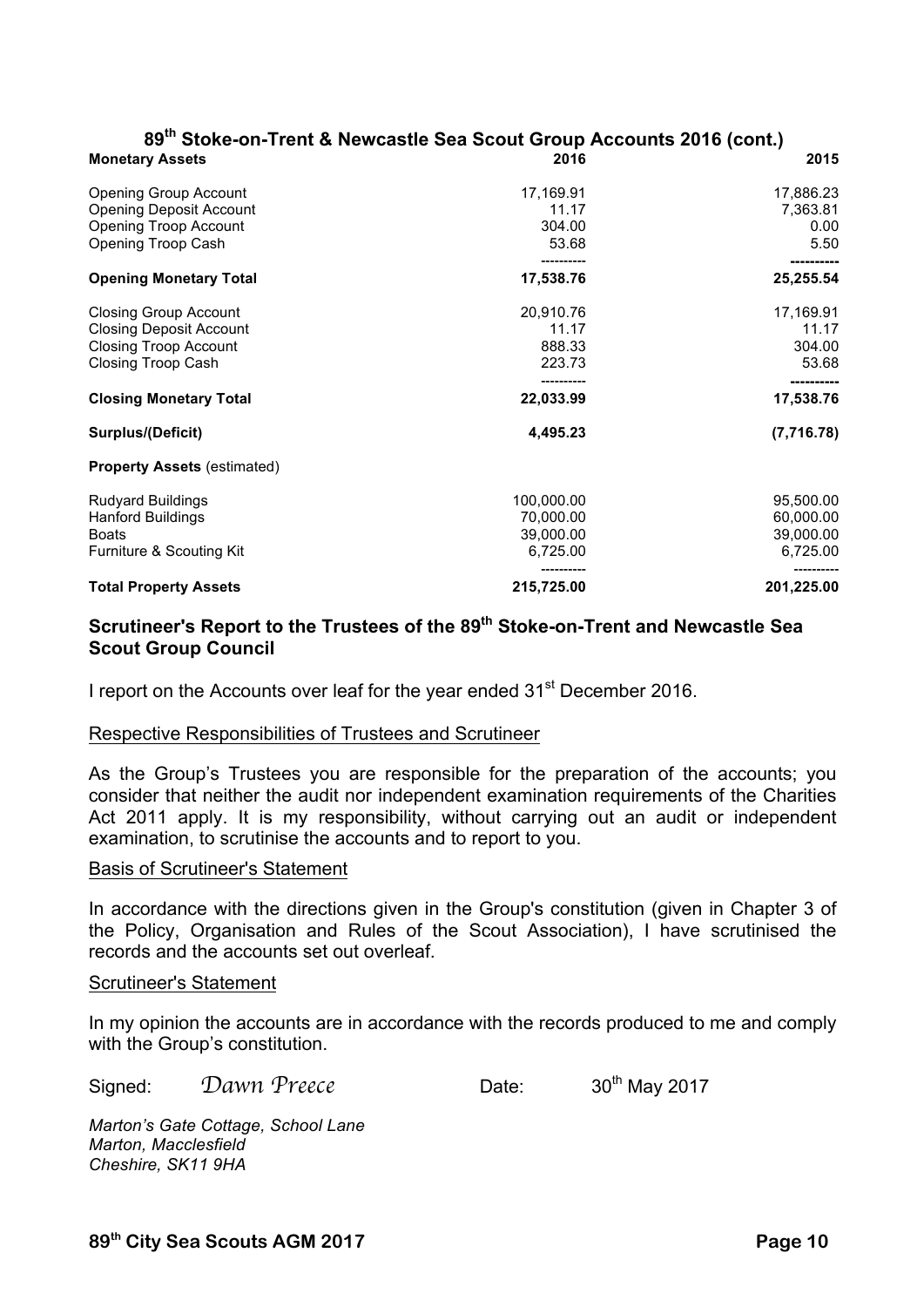# Chairman's Report

2016 has been a considerable learning curve for me settling into my new role as Chairman. Malcolm has done an exceptional job as Chairman and his decision to step down in the year due to illness was a sad one - filling the role is a tough act to follow, but I will try my best. The Trustees and Executive thank Malcolm for his invaluable work with the Group and long standing commitment and wish him well for the future. The Group is exceptionally well established and has great members to enable me time to fit into the role without much direction or involvement, which enables me to learn the role and what's involved.

We now own the Hanford Headquarters, which is great news and in the year we have spent funds building the Garage for storage. As a way of protecting this investment for the long term, it was decided that we would transfer the Guardianship of the property from the Trustees of the Group to the Scout Association Trust Corporation, which I'm pleased to confirm has successfully been transferred. We are now in the process of reviewing the safety concerns by the Safety Committee and have already put steps in place to ensure we have a continuing plan to keep our HQ and Rudyard sites safe and pleasant for all our members, parents, etc.

The Group membership has steadily increased in all sections (including the Explorers) during 2016 and we are now providing Sea Scouting experiences and challenges to over 72 young people, which are made up of 15 beavers, 26 cubs, 19 scouts and 12 Explorers in the partnered Unit. We have made long-term projections for our membership, which has grown from strength to strength with waiting lists in Beavers and Cubs. This increase in membership has regretfully coincided with the resignation of Kylie Salmon at Christmas and we thank her for the time she was in post. Fortunately Frank volunteered to add the responsibly of collecting subs and the associated admin to his already long list of volunteering commitments, for which everyone is exceptionally grateful and appreciative. Julie Hemmings, who has taken on the job of Group Secretary, is doing a fantastic job and is a real asset to the team. A final but special thanks to Malcolm, who has kindly volunteered to look after Gift Aid including all surrounding administration.

Mark Woodward, who was fondly known as "Akela", has made the decision to move on in a different direction, So on behalf of Frank, myself and the rest of the team, I would like to thank Mark for an exceptional job and his strong commitment over the past 12 years of exceptional service, building up the Cub Pack to the fantastic position it is in now. We all wish him the absolute best for the future.

The membership team is strong but additional help and support is always very much appreciated so I ask all parents and friends of the Group to consider volunteering to help our growing Group. Finally I thank our Group Scout Leader and our Section Leaders, Assistants and Helpers without whose efforts we simply could not offer the exciting programme that we currently do; my thanks also go to the Trustees and Executive who are proud to support our Leaders in their work.

### **Quinton Watton-Smith Group Executive Chairman**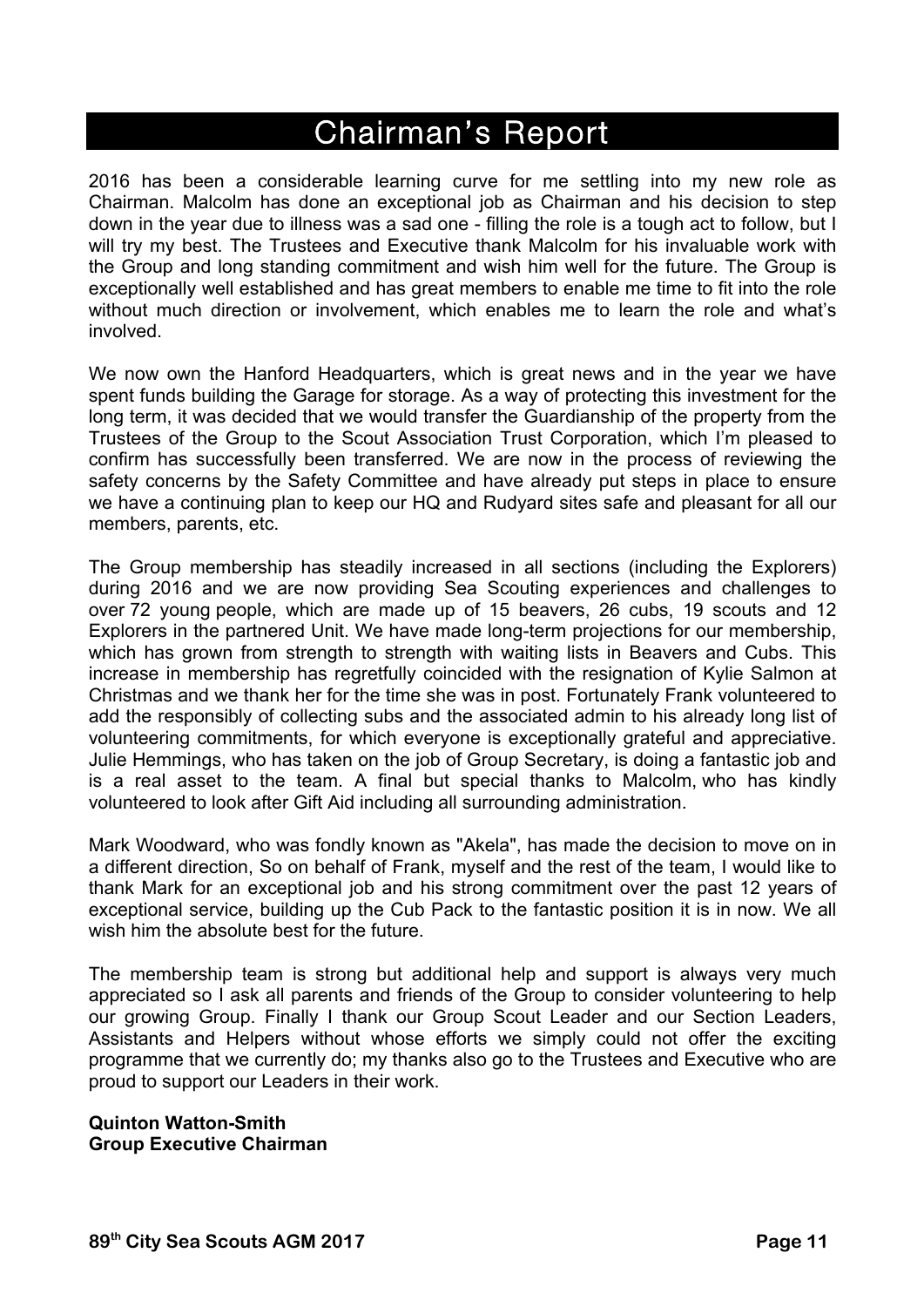## Hanford and Rudyard Report

### Hanford Headquarters

We continued to improve the infrastructure at Hanford during 2016 with the construction of a garage storage unit and gas cage at the rear of the H.Q. and new lighting in the main room. Thanks go to Steve Lewis and Adam (Skip) for their help with this project.

Further improvements are planned to the grounds surrounding the Headquarters when funds and manpower become available.

Income increased in 2016 due in some part to the H.Q. becoming an official Polling Station and an increase in the one off bookings for birthday parties etc.

### Rudyard Training Site

Having had the damage caused during the break-in in late 2015 repaired, we had a busy year at our Rudyard Training Site. All sections held sleepovers, camps and training sessions, along with other Groups from the District and beyond.

Owing to the wet Spring and Summer we did encounter some problems with the Rudyard septic tank, which required several pump outs; this will require some work in the future.

The Group's Open Day and Bonfire were again well supported by parents and friends, thanks to the leadership team.

There was an increase in the income from 2015, this helps to defray the running costs which are quite considerable.

It was decided to have the electrics tested and the remedial work will be carried out in early 2017, part of this will entail moving the main trip switch from up the field to inside the Ridgway building.

With the help of our Leaders, Parents, Explorer Scouts and Scouts several maintenance tasks were carried out both on the buildings and the boats.

### General Comments

Now with both Hanford and Rudyard sites to maintain, the workload has increased on existing members and I would urge anyone who is able to assist in any way to contact myself on 07977 849353 or any of the Leaders.

I continue to represent the Group on the Management Committee of Rudyard Lake Ltd.

**Frank Lewis Group Scout Leader**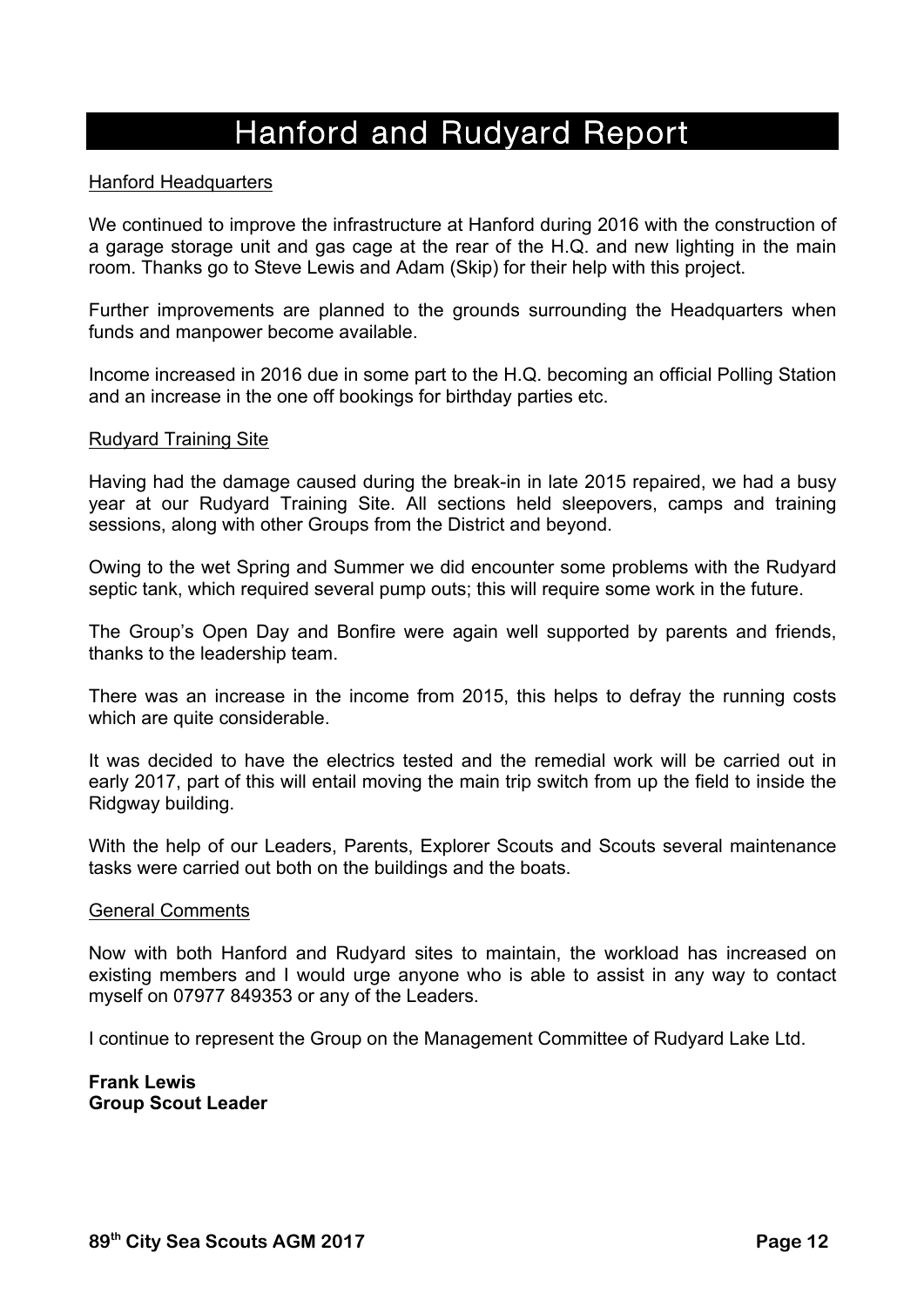## Scouts' Report

The year 2016/2017 has seen continued growth in the Section with numbers regularly at around 20 rather than the 15/16 of last year. This seems a relatively small growth in number but in a single room 20 make much more noise than 15 - having said that the advantage in numbers means that we can do more activities with a wider range of ability and interest, meaning we rarely have to cancel due to lack of numbers.



Last year we camped at Easter, during the summer and autumn as well as having trips out, including a highly successful train trip to Birmingham to the Sea Life Centre and the canals, which gave the Scouts opportunities to experience another aspect to life. They loved the "Venice of the North!" Summer Camp was held at Rudyard again, but despite its being a site well known to the Scouts, they enjoyed themselves enormously and apparently would be happy to go again.

One of the difficulties we face in going away to any distant camp is the cost which, at around £300 plus per head, is really out of reach of most of us as this is an "extra" holiday for the individual Scout and their families to fund. If we are to consider these distant adventures, we would have to plan some considerable time ahead in order to raise sufficient funds through bag-packing and other activities to seriously make a significant dent in the cost per head. That being said we are hoping to get to Great Tower in the Lake District again during 2017 following a successful trip five years ago.

We lose some Scouts to Explorers in 2017 but gain some from Cubs so on balance we continue to grow, which has as a side effect the need to instil a little more discipline into the meetings as with all talking at once nobody can hear themselves think!

All in all, 2016 has been a very positive year and I look forward to this continuing in the immediate future given the able assistance of David Smith, the Assistant Scout Leader without whose help we as a section would be rather more "at sea" than we would necessarily like to be. We still get assistance from Nick Dicken and Mark Yates when their work schedules permit, for which I remain extremely grateful.

**Skip (Adam Marshall) Scout Leader**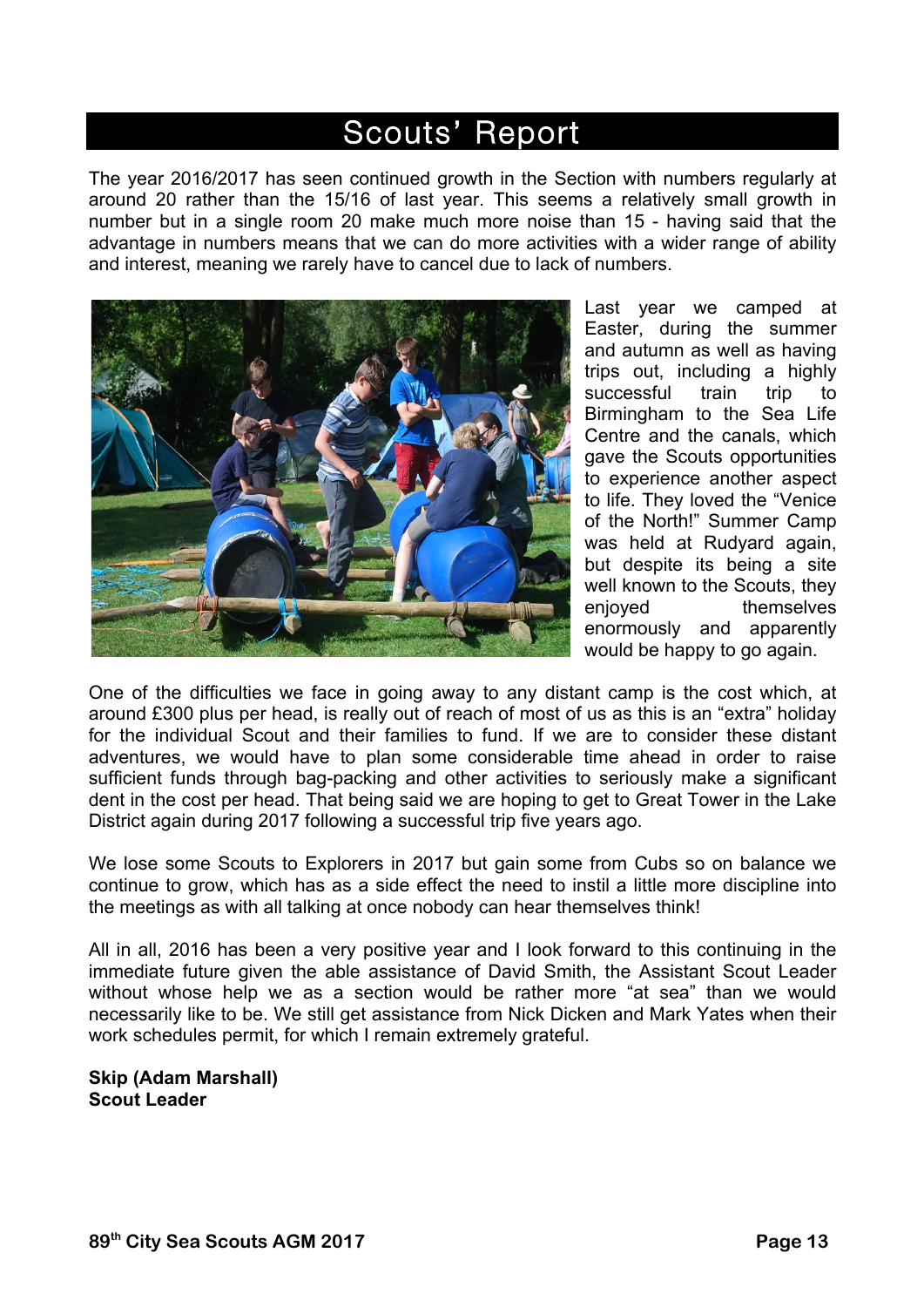## Cubs' Report

2016 has been another fantastic year for the  $89<sup>th</sup>$  Sea Scout Cubs. Our numbers continue to grow and there is a good mix of both boys and girls in the pack. This is partly down to the leaders being able to put on such a challenging and rewarding programme.

This year we were able to send six Cubs forward to collect their well-deserved Chief Scout Silver Award (the highest award in the Cubs Section.) Well done to all those who achieved this. Many other activity and staged badges have also been completed, the Musicians, the Collectors and the Entertainers to name just a few.

We have been on several visits out and about this year. Thanks to the leaders who have helped to organise them. We have been to Middleport Pottery, Climbing, and Tesco and also done fun things like Tubing, Flip Out and a Laser Quest battle.

We have been on numerous camps, including joint camps with Parkhall and an amazing sleep over at the Super Play Centre that was crazy but great fun.

We are the current Swimming Gala champions in the District and also finished runners up in the 5-a-side competition with a very young team. Well done everybody who represented us, you all did the Sea Scouts very proud.



We wouldn't be able to run the Cubs if it wasn't for the leaders in our team. I really do need to say a massive thank you to everyone who has helped. Milly (Baloo), Sara (Hathi), Ben (Shere Khan), Julie (Chil) and Phil (Rama) have been amazing leaders. They do so much and without them I can honestly say we wouldn't be the best Cub Pack in the District.

We also have Ryan and Ben who are young leaders and we also had Jess when her studies allowed. Thank you everyone.

I have completed 12 years as the Akela of the Sea Scout Cubs and they have been an amazing experience, where I have met some fantastic people, made fantastic friends and have many great memories. I thank everyone who has supported me from day one to be able to make this possible.

Sea Scouts really are amazing!

**Akela (Mark Woodward) Cub Scout Leader**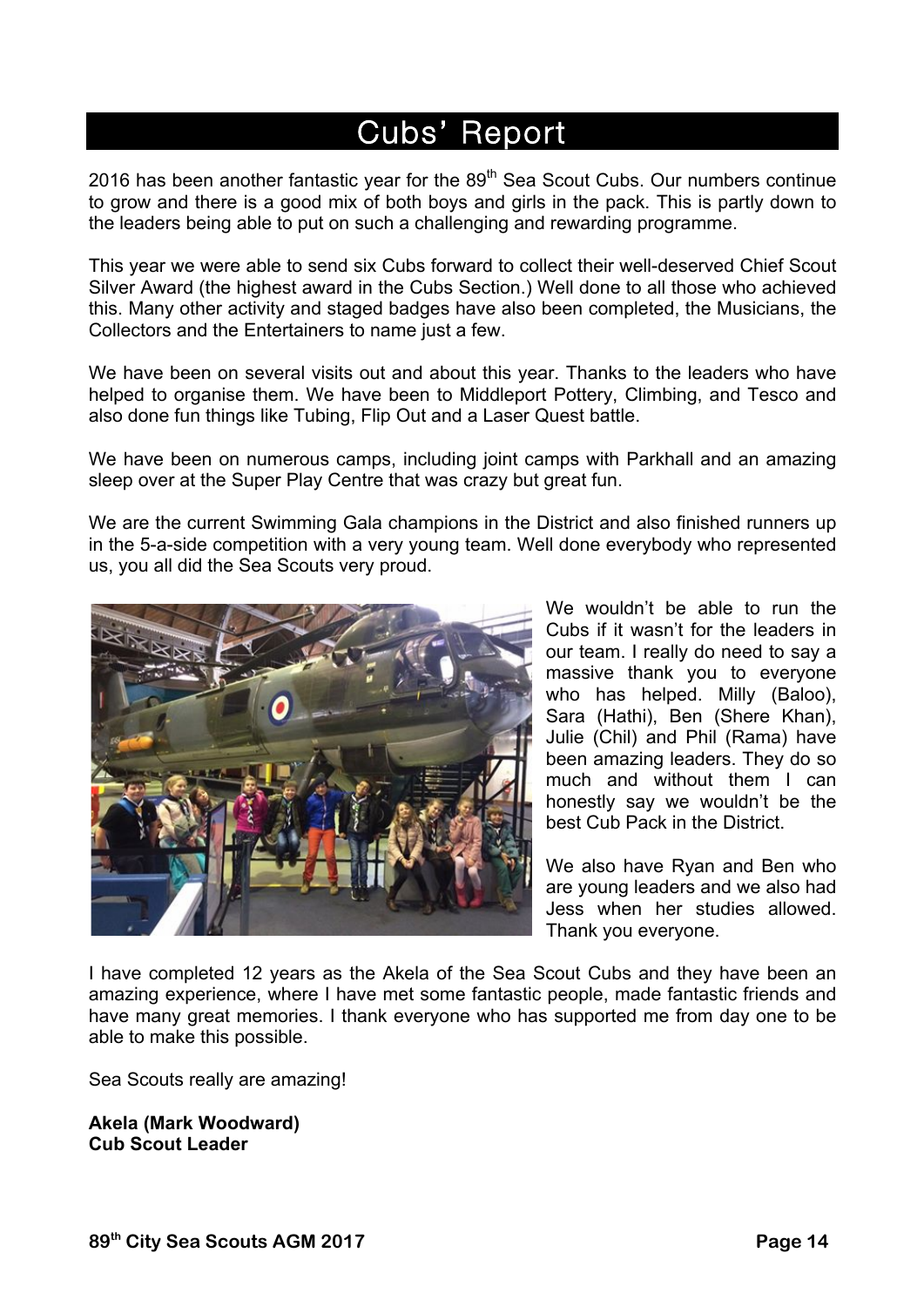### Beavers' Report

We have had a very busy year and the Beavers Section is at its healthiest ever in terms of the size of our happy throng of boys and girls! We have 17 children at the time of writing.

We had three camps at Rudyard last year and this ensured that most children came to our Rudyard site at least once. We also had a camp with the Cubs for the older Beavers who were about to go up. We know that camps are often the first time that the children have stayed away from home without a relative present and hope you agree that this is an excellent opportunity to have lots of fun and build confidence as well as introducing new skills. It is great to see the children develop new skills and confidence to help others, enjoying time with friends and helping the younger children to settle and to take part and enjoy.

Activities out of our usual meetings included the Three Towns District Beavers Day Out to Gulliver's World where we had non-stop rides, a visit to Keele Observatory whilst undertaking the new Space Badge, a fun day at Kibblestone, two outings for bell-boating with Chris Voisey at Trentham Lake, Halloween and Christmas parties and the visit from the Space Bus as a reward for the "Beaver of the Week Award". We had an insight-provoking visit from George and his guide dog Barney and had a night of sculpting as well as other craft activities.

We have probably done more badge work than ever before this year. While we don't want to push the children to take part, most do enjoy this and get a real sense of achievement and of "doing their best". There are lots of badges that can be achieved outside of meetings with the support of parents and teachers. We had three children achieve their Chief Scout Bronze award, which is the highest award achievable in the Beavers Section. Well done Charlie, Alfie and Daniel.

Almost every Tuesday, at least one child has worked towards staged activity badges - for example Musician and Swimming - telling us about activities they enjoy. We have also awarded many activity badges such as Animal Care, Gardening, Sports Activity, Air Activities, Computer, Safety and Creative.

With various activities we raised £550 towards the Lucas' Legacy Fund, which contributed to Jo and Andrew Williams reaching over their target of £100k towards Brain Cancer Research in children, a much neglected area. Christmas craft work, stuffing a matchbox and half of the funds raised from the Pie and Pea Supper, Quiz and AGM night in 2016 contributed to this. Beavers assisted with the selling of items at the Willows School Fayre and the Christmas Craft Fayre at Penkhull. Thank you!

We went daft as usual with Halloween and Christmas parties and the photos in the album bear testimony to this. We have welcomed many new Beavers and they quickly get into pursuing the Hobbies, Collector and Animal Friend badges. Those without a pet at home can borrow a relative's or meet the criteria by attending the night at Pets At Home. Parents and children wishing to look up the badges and criteria for awarding these can look on www.scoutbase.org.uk (follow the link for "Beavers" and "Awards").

I was especially pleased to see lots of our Beavers at the St. George's Day Parade and Service in April. St. George is the patron Saint of Scouting and it is a special day for Scouting and the service is always good fun too. Some of the Beavers also braved the cold for the Remembrance Day Service and Parade in November and this led to interesting discussions about our history, loss, the role of the armed forces in Britain and some of our military ancestors.

My thanks go to our assistant leaders and helpers whose dedication and help mean that we can run a large group. Paul, Julie, Becky and Chris are stalwart members of the Beavers Section, all of whom race out of work to get to us for the 6pm start and of course give up time at the weekend for outings and activities. A special thank you is extended to Erin Vincent, who has supported camps and some weekly meetings as an occasional helper. We are always looking for new occasional helpers and the process of application with a DBS check is becoming more streamlined. If you might be able to help on occasion, for outings, camps or weekly meetings, please ask for a form and we will be glad to have you on board for fun and adventure and lots of laughs with the children. Please get involved if you have a few hours to spare to help keep the 89<sup>th</sup> Sea Scouts strong.

There is also a requirement that permanent adult leaders undertake various updating training in areas such as First Aid, Safeguarding and Risk Assessment. Leaders also attend 89<sup>th</sup> Exec meetings and District Beavers meetings to plan for the larger events. All adults in Scouting are Disclosure Barring Service checked and we take the health and welfare of the children seriously.

Please take time at the AGM to look through the photo album recording events and activities over the last year or so.

Finally, do feel free to phone me as it is helpful to have feedback from parents as well as Beavers. You are welcome to call me to discuss any matter concerning the Group on 07709 558956 or email me NickiKenney@aol.com or post on the Facebook page.

**Rikki (Nicki Kenney) Beaver Scout Leader**